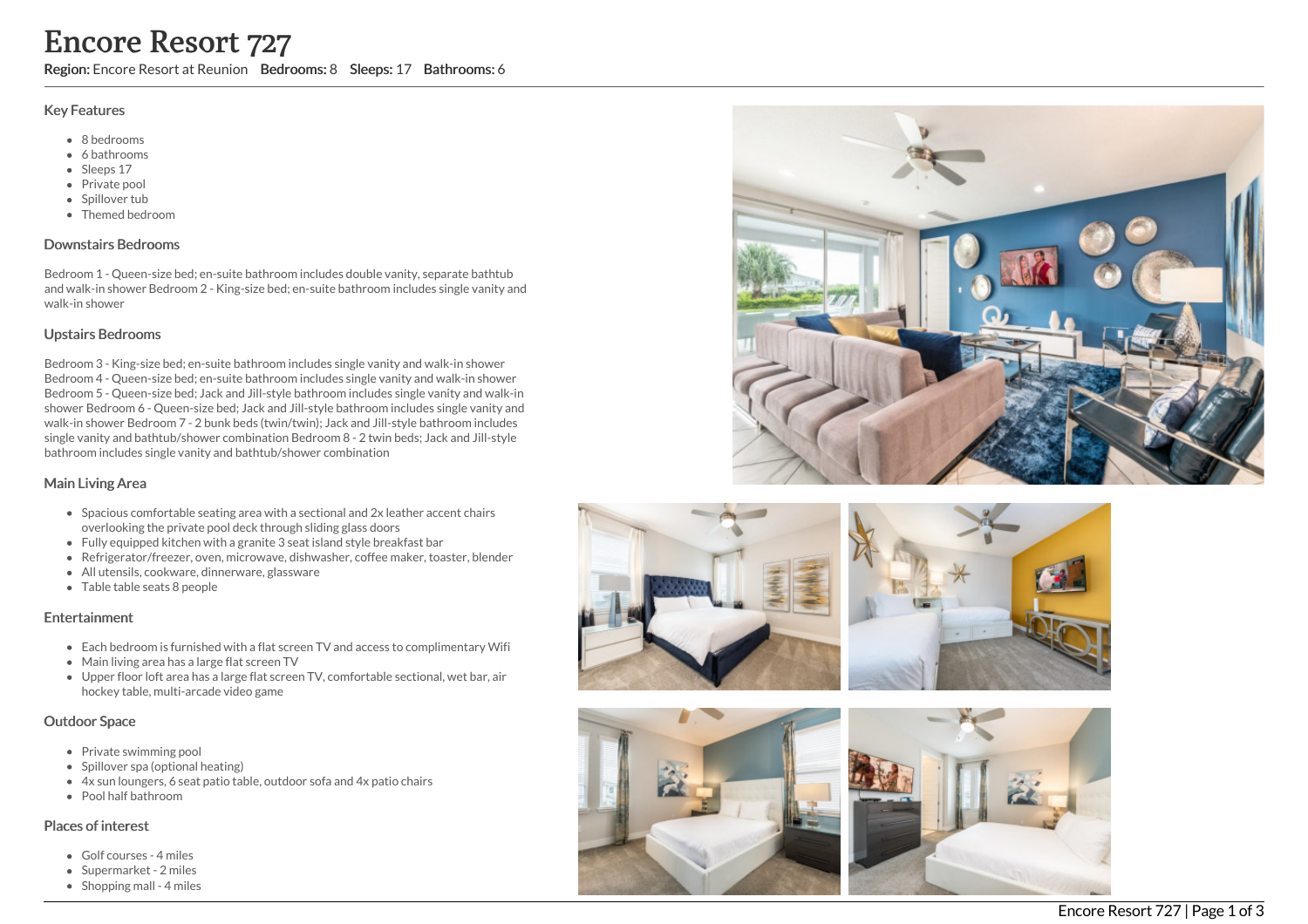- Disney World 7 miles
- Seaworld 14 miles
- Universal Studios 20 miles
- Legoland 30 miles
- Airport 26 miles
- Beaches 75 miles